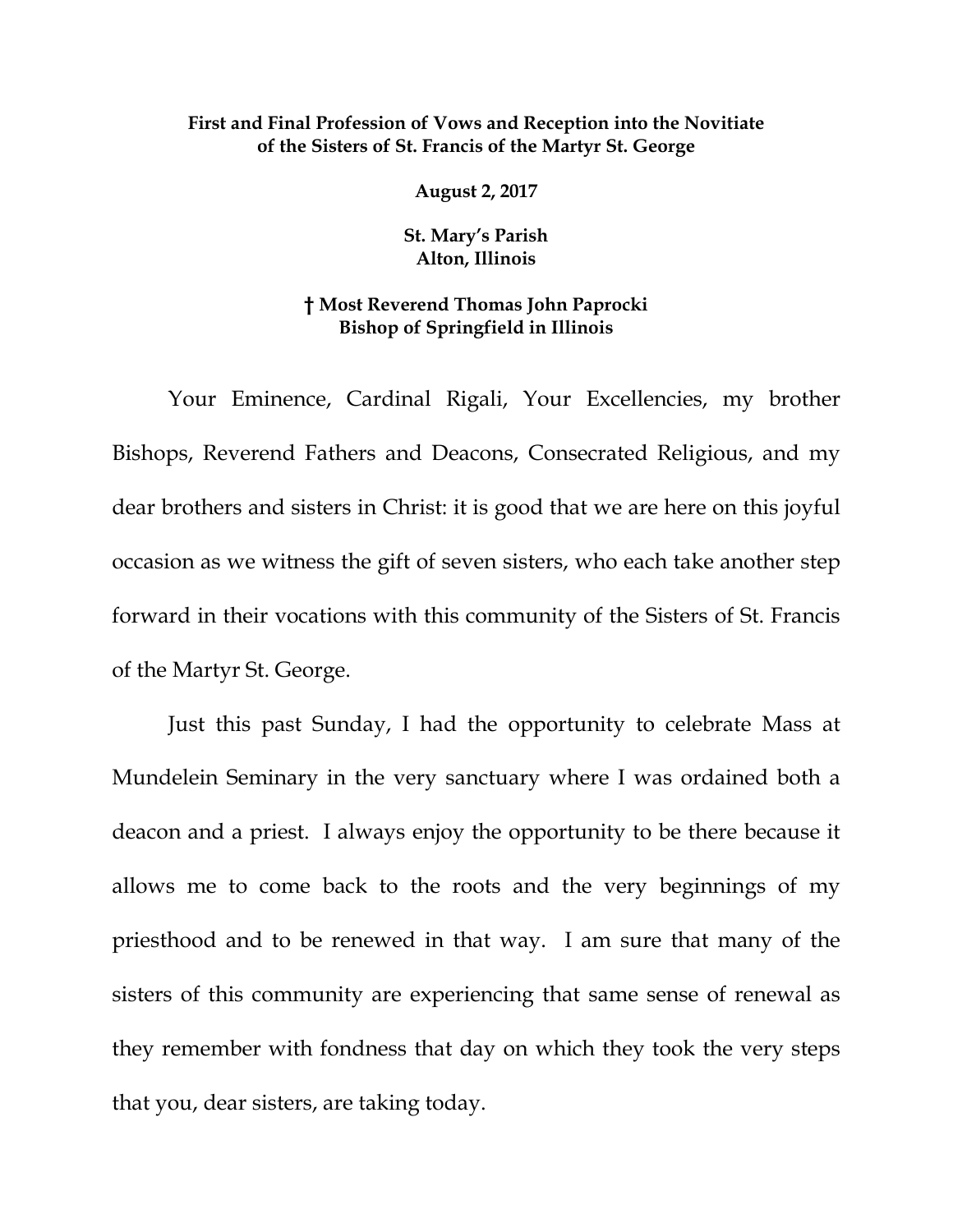We all need to go back to our roots from time to time, reflecting on the way things were at the beginning, and recapture those treasures which may have been lost or corrupted over the years. Going back to the roots is a very radical thing to do, since the root of the word 'radical' is the Latin word *radix*, which means 'root.'

For us individually, going back to our roots as Christians means revisiting what it means to have been baptized. It means trying to recapture the meaning of what it means to be a Christian, or discovering that meaning for the first time in case we have never truly appreciated the true significance of being adopted sons and daughters of God. It means delving deeper into the implications of having been confirmed in the faith and being fully initiated as adult Christians filled with the grace of the Holy Spirit. It means truly comprehending the consequences of our bodies and our blood being transformed by the Body and Blood of Christ when we receive His Real Presence in the Eucharist. It means acknowledging the need to repent and confess our sins in the Sacrament of Reconciliation with a firm purpose of amendment when we have strayed from His path, so that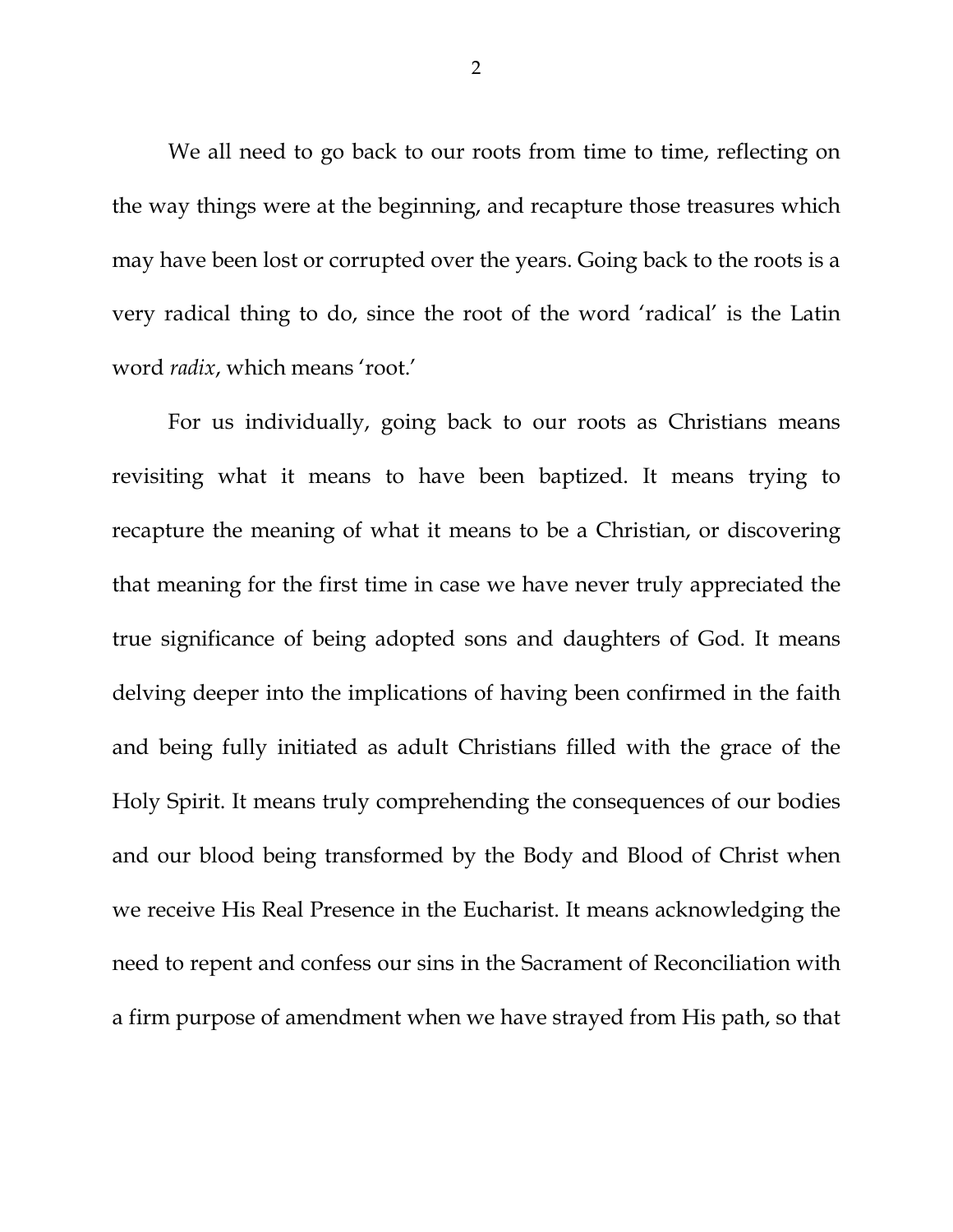we can be restored to a right relationship with our heavenly Father through His bountiful and merciful grace.

For us as a Catholic community, going back to our roots as Christians means living as a people whose collective memory of the faith goes back two thousand years to the time of Jesus Christ and the early postresurrection Christian community, and even beyond to our Old Testament roots of the twelve tribes of Israel as the Chosen People of God.

As a religious community, it is also important to go back to your roots, especially on a day such as this one. Today, August 2<sup>nd</sup>, marks an important part of the roots of the Franciscan tradition, for this day is the Feast of Our Lady of the Angels of the Portiuncula. This "little portion" was one of the three chapels Saint Francis set about repairing after hearing the Lord speak to him those memorable words: "Francis, go and build up my house which, as thou seest, is falling into ruin.<sup>"[1](#page-9-0)</sup> That site would become the motherhouse of the Franciscan friars in their earliest years. It was also there where Saint Clare came to take her vows. Finally, it was there that Sister Death came to St. Francis as he passed from this life to eternal life in Heaven.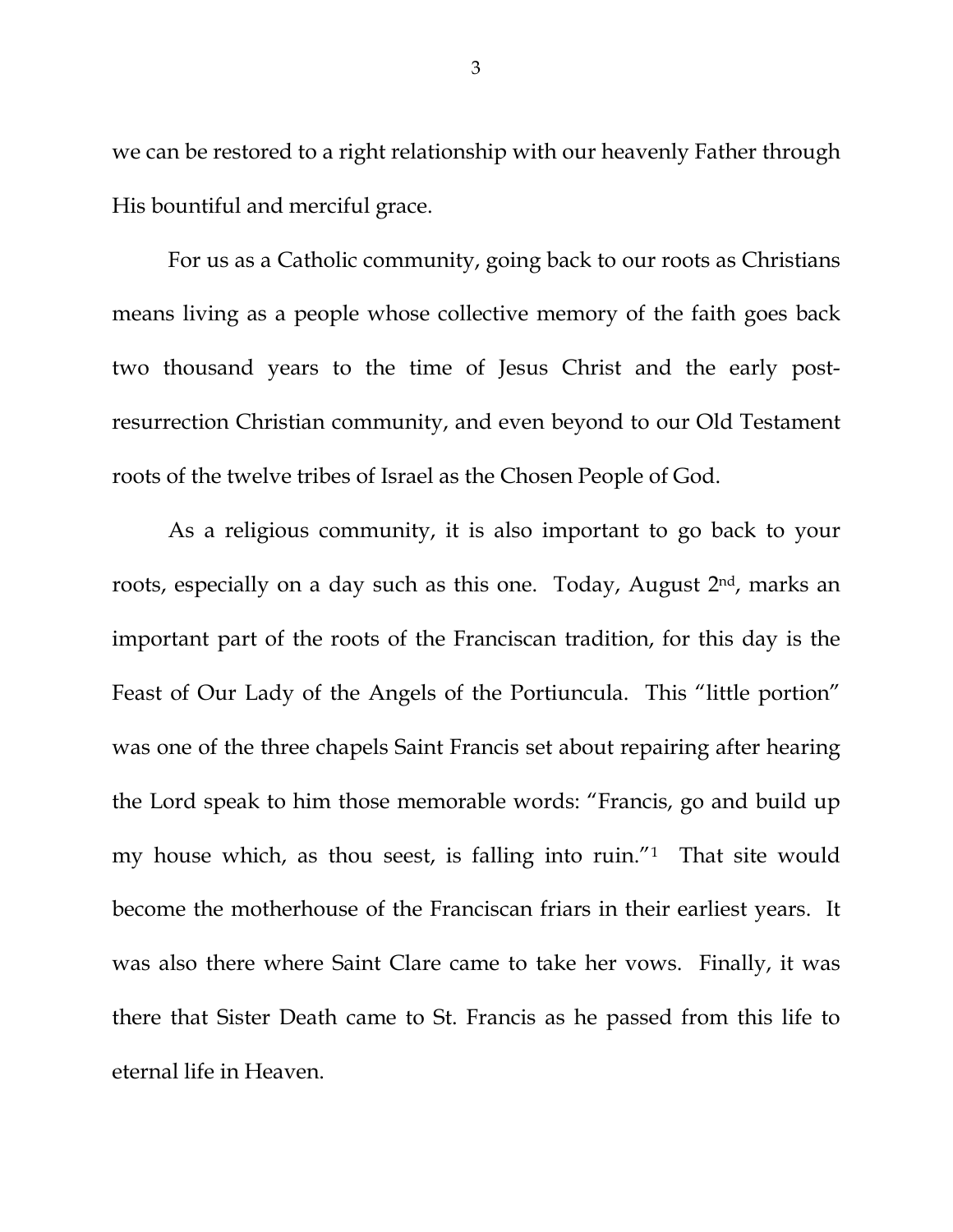From these roots, the Franciscan family would continue to grow as more friars chose to follow this new way of life as First Order Franciscans. Women began to join the Second Order, known today as the Poor Clares. Many other communities, this one included, would be founded which follow the Rule and Life of the Brothers and Sisters of the Third Order Regular of St. Francis. At the root of each of these communities is a specific charism taken from the Franciscan spirituality which guides the direction of that community. The charism adopted by this community of the Sisters of St. Francis of the Martyr St. George is to make the merciful love of Christ visible.

All of you, dear sisters, are invited to let this reminder of your roots be a source of renewal for your vocation, regardless of where you find yourself on that journey. For the seven of you for whom we are gathered today, may you see the words, actions, and symbols, specific to this day, through that lens of your charism, and so serve as the guide for how you will live this next stage of your journey in religious life.

While it is true that all three of the evangelical counsels of chastity, poverty, and obedience are channels through which Christ's merciful love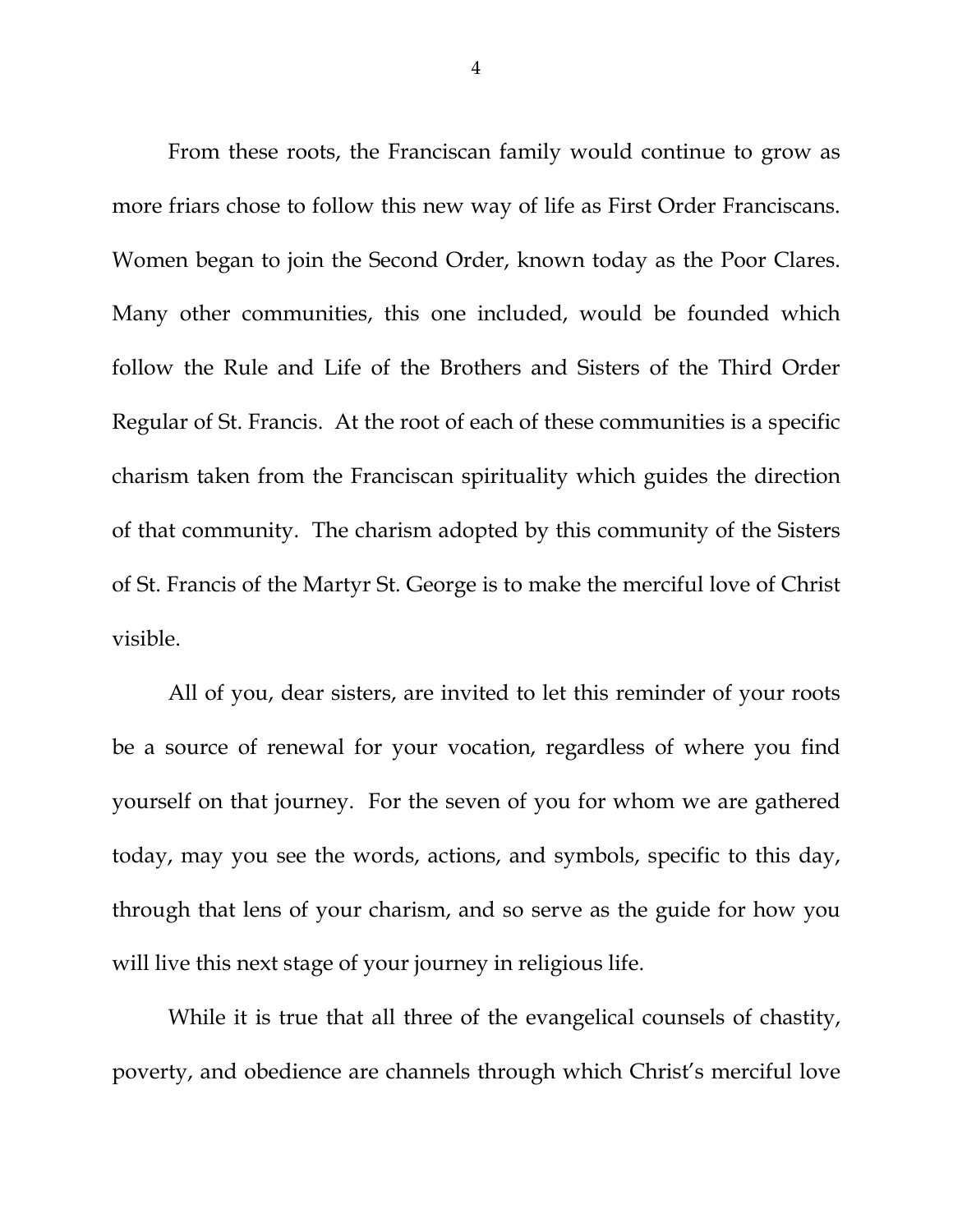is made visible, I would like to focus on just one of those today, the vow of chastity for the sake of the kingdom. I do this for two reasons. First, because "the Church has always taught the pre-eminence of perfect chastity for the sake of the Kingdom, and rightly considers it the 'door' of the whole consecrated life."[2](#page-9-1) Second, I believe at this time in our society, it is the authentic witness of this virtue of chastity that we most need, and one that you have the privilege of offering in a special way.

In his Apostolic Exhortation *Vita Consecrata* on the Consecrated Life and Its Mission in the Church and in the World, Pope St. John Paul II writes about the challenges that exist to living a life of consecrated chastity. He says the following:

The first challenge is that of a hedonistic culture which separates sexuality from all objective moral norms, often treating it as a mere diversion and a consumer good and, with the complicity of the means of social communication, justifying a kind of idolatry of the sexual instinct. The consequences of this are before everyone's eyes: transgressions of every kind, with resulting psychic and moral suffering on the part of individuals and families.<sup>[3](#page-9-2)</sup>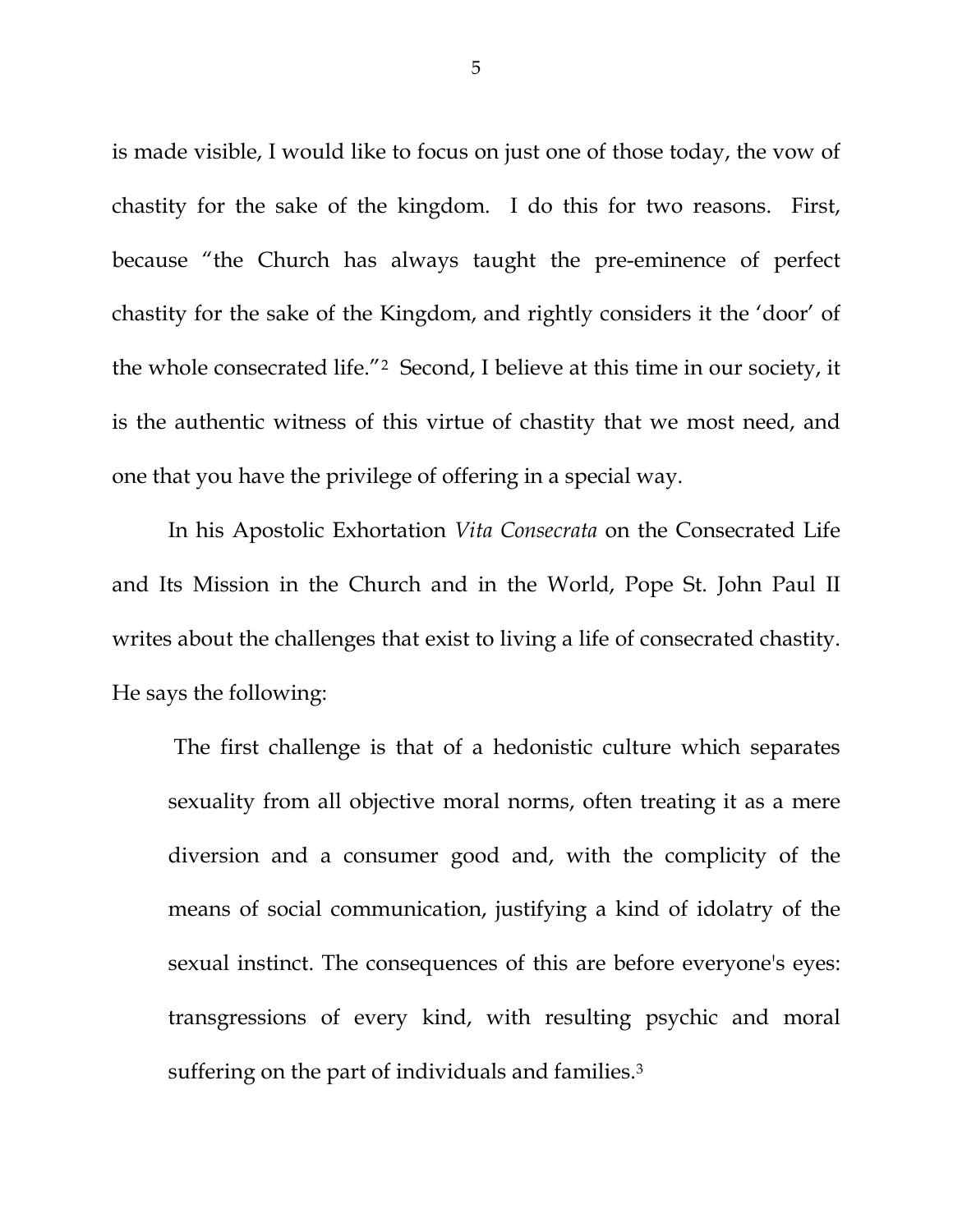In the twenty-one years since the Holy Father issued that document, this reality has become even clearer with so many instances in which the culture has distorted the meaning of love and sexuality as intended by God at the very root of our existence in the Garden of Eden.

The sainted Holy Father responds to these challenges to chastity by holding up consecrated life as a joyful witness to draw attention to the beauty of this virtue. He says the following:

The consecrated person attests that what many have believed impossible becomes, with the Lord's grace, possible and truly liberating. Yes, in Christ it is possible to love God with all one's heart, putting him above every other love, and thus to love every creature with the freedom of God![4](#page-9-3)

To many, the idea of chastity is seen through a negative perspective, and as such, a burden. Your witness, however, points to the fact that chastity is not a rejection or negation of love, but rather a "joyful affirmation" in which chastity "is simply to say Yes to His Love, with an affection that is clear, ardent, and properly ordered."[5](#page-9-4)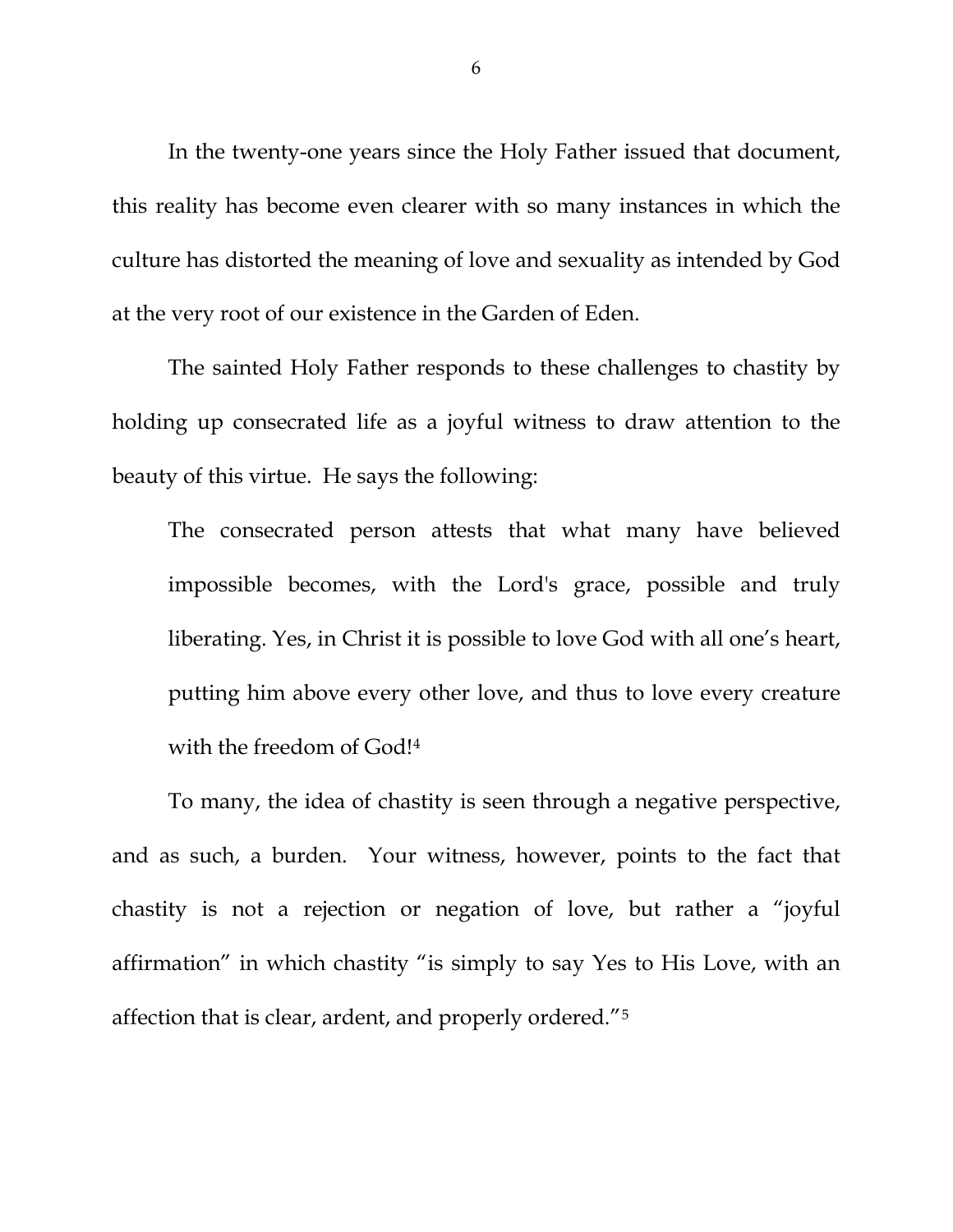The joy that comes from embracing this virtue of chastity is not automatic, however. Just pronouncing your vow to "forego the joys of marriage and unite yourselves more closely to Christ<sup>"[6](#page-9-5)</sup> is not sufficient. Nor is the wearing of the religious habit and veil a guarantee to success in living this virtue. While they provide a helpful visible reminder "as a sign of that wondrous marriage between the Church and Christ,"[7](#page-9-6) they will not guard your heart from the attacks against this prized virtue.

Joy will come when you freely accept the gift of Christ's unconditional love for you in the depths of your heart. Hear the poetic words of the Bridegroom in our First Reading from the Song of Songs speak to you: "Arise, my friend, my beautiful one, and come! (Song of Songs 2:10). He invites you to come and experience His unique love for you. Having received that gift of His love, just as He has received the love of His Father, He speaks those words we just heard in the Gospel: "Remain in my love" (John 15:9).

To live this vow well, remaining steadfastly in His love alone, you will need to be ever vigilant, guarding against letting any other love enter that place which, by your vow, is reserved to Him alone. Resolve "to want

7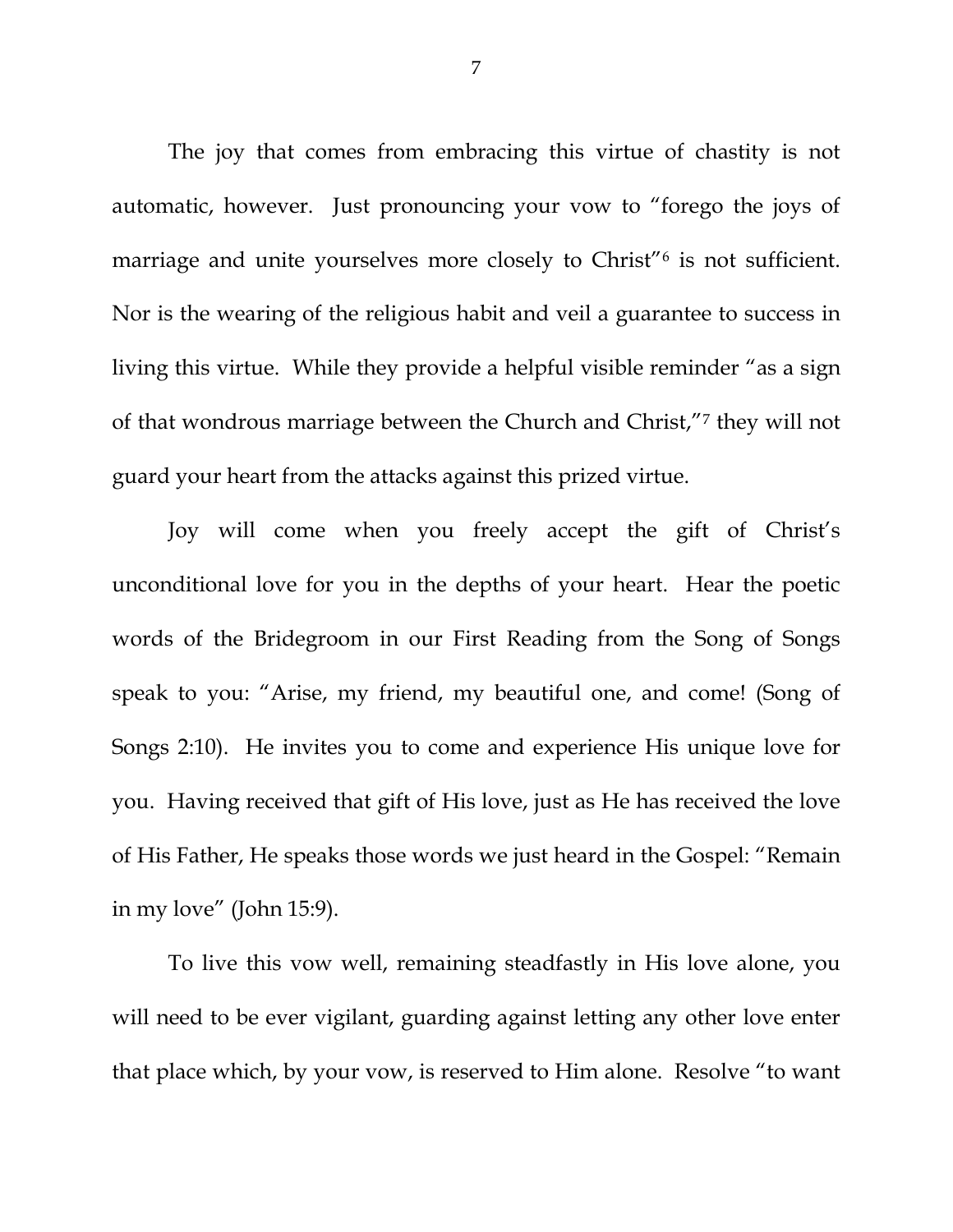to please God in everything, to think of Him continually, to consecrate body and soul completely to Him."[8](#page-9-7) May the image of Christ's supreme act of love for you and the whole world, the crucifix, which will remain close to your heart, be an ever present reminder to you of that love. In the words of St. Augustine, "let Him who was fastened to the cross be securely fastened to your hearts."[9](#page-9-8)

Vigilance in protecting this gift, important as it is, will also not suffice. As he states in his Encyclical on Consecrated Virginity, Pope Pius XII writes that "those helps must also be used which entirely surpass the powers of nature, namely prayer to God, the Sacraments of Penance and Holy Eucharist, a fervent devotion to the most holy Mother of God."[10](#page-9-9) These are the most effective means of remaining in His love, for they foster the divine life in the soul which enable you to say with confidence those words of St. Paul: "I can do all things in Him Who strengthens me" (Phil. 4:13).

Therefore, dear sisters, ask for the grace today to be Christ's humble instruments in making His merciful love visible to the world around you through your witness of consecrated life. In particular, ask Him for the

8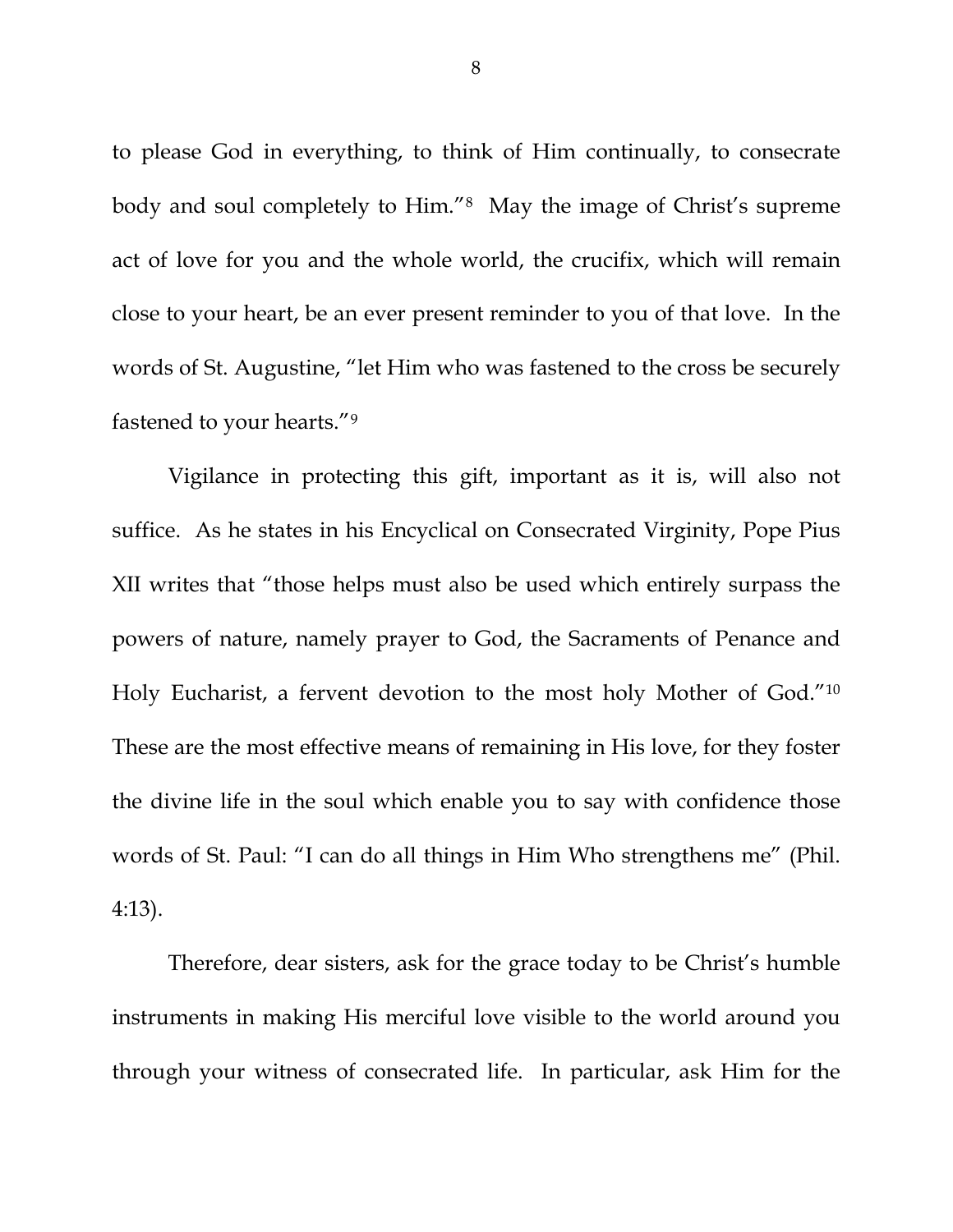grace to live that virtue of chastity well. In our culture, such a witness has the power to be a "captivating"[11](#page-9-10) example which invites others to see that living the virtue of chastity, and indeed all virtues, is not only possible with God's help, but also joyful.

May our Blessed Mother, Queen of Angels and Virgin of virgins, intercede for you at all times, and thus obtain for you the gift of being constantly aware of Her Son's love for you. May that merciful love of Christ enflame your hearts and free them from every earthly love, so that you may more freely devote yourself to assisting others on their pilgrimage through life. Then, when you and all of those whom you have assisted through your dedicated service of charity come at last to the throne of Christ the King, may you not fear Him as your judge, but hear the voice of the Bridegroom lovingly inviting you to the wedding feast of heaven.[12](#page-9-11)

May God give us this grace. Amen.

 $\overline{\phantom{a}}$